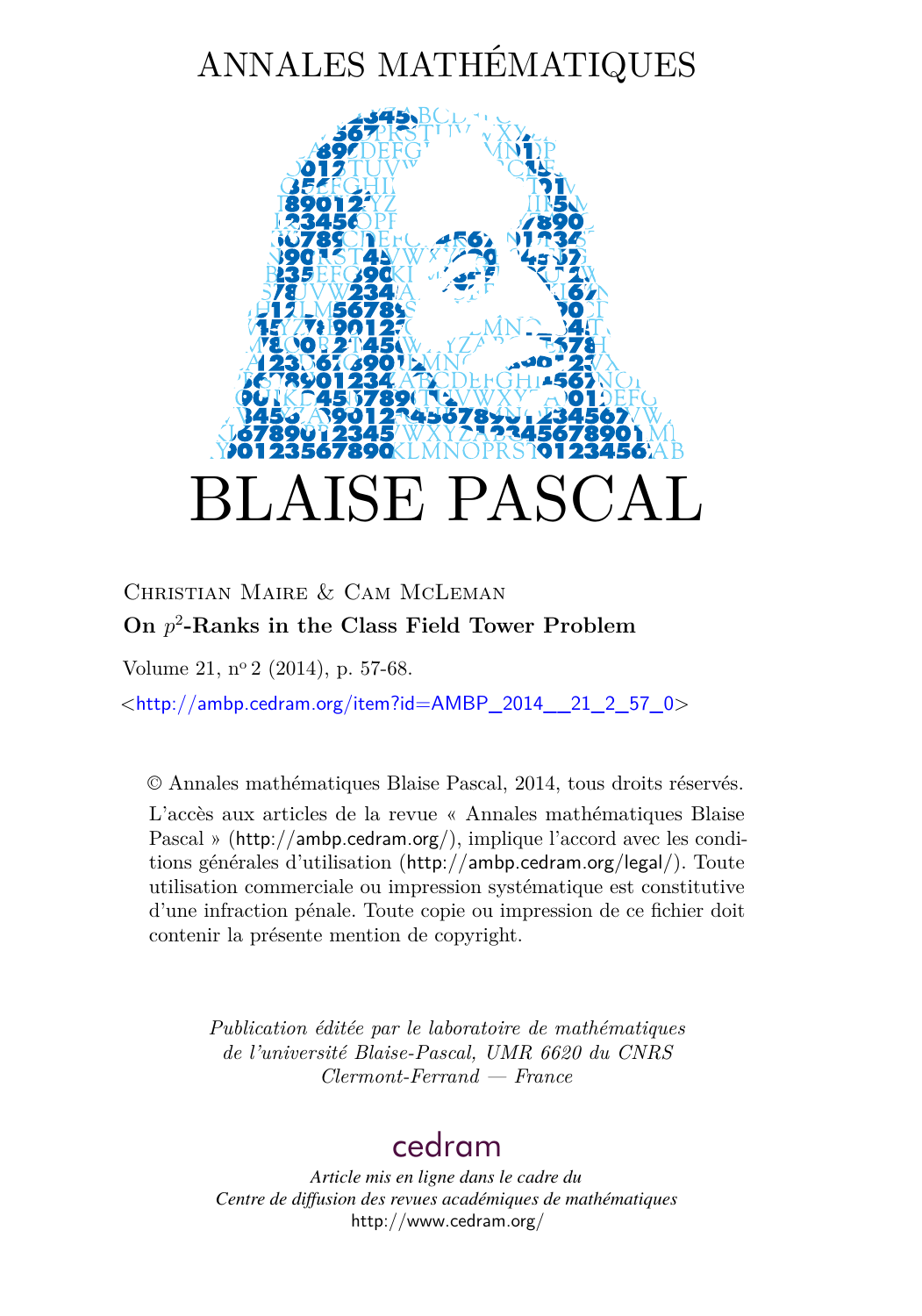# **On** *p* 2 **-Ranks in the Class Field Tower Problem**

### Christian Maire Cam McLeman

#### **Abstract**

Much recent progress in the 2-class field tower problem revolves around demonstrating infinite such towers for fields – in particular, quadratic fields – whose class groups have large 4-ranks. Generalizing to all primes, we use Golod-Safarevic-type inequalities to analyse the source of the  $p^2$ -rank of the class group as a quantity of relevance in the *p*-class field tower problem. We also make significant partial progress toward demonstrating that all real quadratic number fields whose class groups have a 2-rank of 5 must have an infinite 2-class field tower.

# *p* 2 *-rangs et p-tours de Hilbert*

#### **Résumé**

Les récents progrès sur le problème de la 2-tour de Hilbert des corps de nombres portent sur l'infinitude – en particulier pour les corps quadratiques – quand le groupe des classes a un grand 4-rang. Généralisant à tout nombre premier *p*, nous utilisons les inégalités de type Golod-Safarevic afin d'analyser la contribution du *p* 2 -rang du groupe des classes à l'étude de la *p*-tour de Hilbert. Nous apportons également des résultats partiels en direction de l'infinitude de le 2-tour de Hilbert des corps quadratiques réels lorsque que le 2-rang du groupe des classes vaut 5.

#### 1. **Introduction**

The *p-class field tower* problem for a number field *K* is the question of whether the maximal unramified *p*-extension  $\tilde{K}/K$  is an infinite extension, or equivalently, whether  $G = \text{Gal}(\tilde{K}/K)$  is infinite. The first positive answer to the class field tower problem, demonstrating number fields for which  $K/K$  is infinite, came from the landmark paper of Golod and Safarevic [\[2\]](#page-12-0). This is done via what is now known as (one of many forms of) the Golod-Shafarevich inequality, dictating that if *G* is finite, then for

Keywords: Hilbert class field towers.

Math. classification: 11R29, 11R34, 11R37.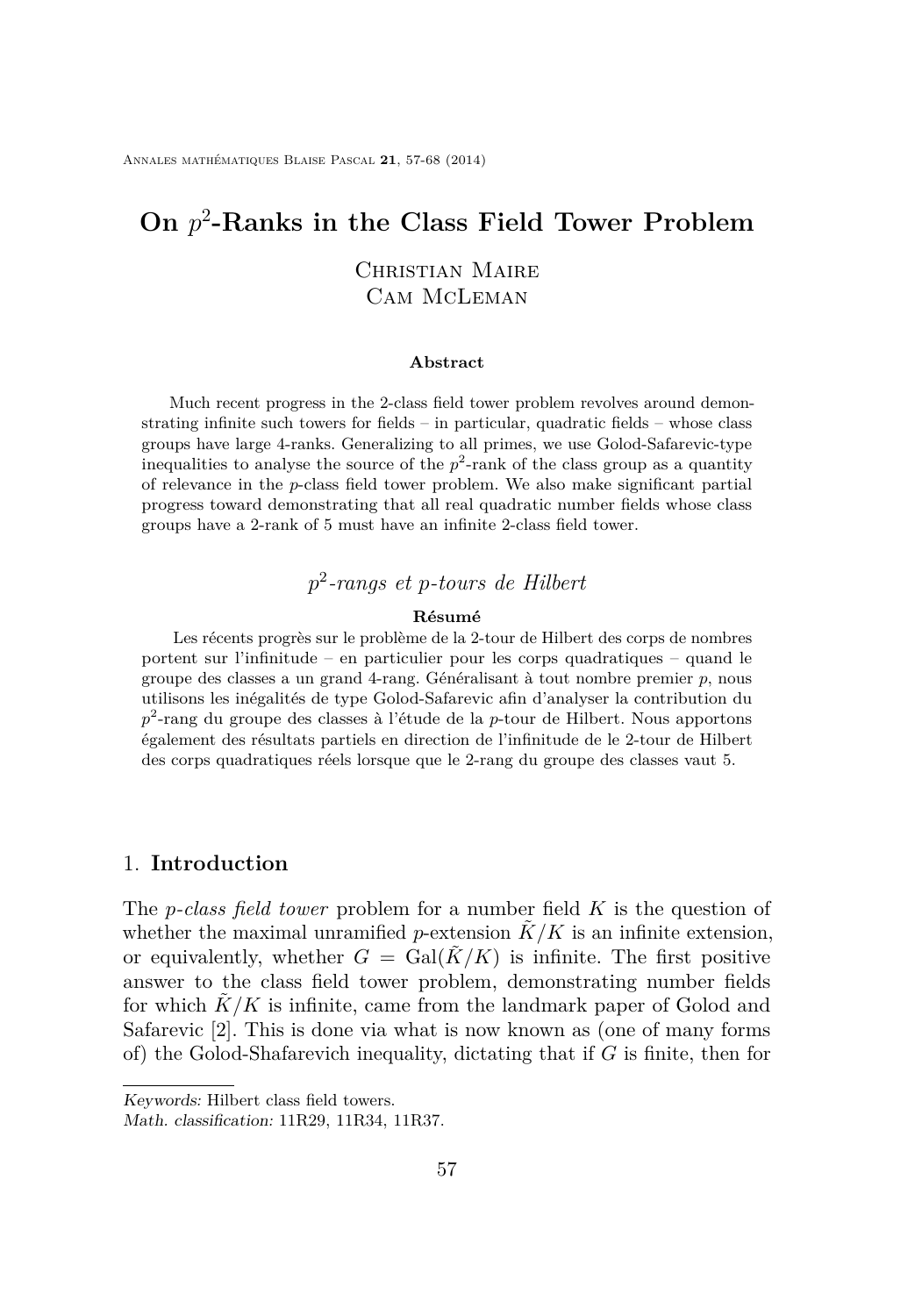all  $t \in (0, 1)$  we have the polynomial inequality

$$
\sum_{k=2}^{\infty} r_k t^k - dt + 1 > 0.
$$

Here,  $d = d_p Cl(K)$  denotes the *p*-rank of the class group of K, and the various  $r_k$  are invariants of  $G$  defined from the Magnus embedding of *G* into the ring of formal power series over  $\mathbb{F}_p$  in *d* non-commuting variables. We will not need the precise definitions of these  $r_k$ , but note that while difficult to compute, they were computable enough to permit the first demonstrations of infinite class field towers. For example, from this it can be deduced that a quadratic field whose class group satisfies  $d_2 \text{Cl}(K) \geq 6$  has an infinite class field tower. A variant of this result due to Schoof [\[4\]](#page-12-0) gives the same inequality but with the  $r_k$  replaced by certain cohomologically-defined invariants  $r'_{k}$ . These new invariants, while still difficult to compute, greatly expanded the collection of number fields for which we could affirmatively answer the class field tower problem.

The central tool of the current paper is a third version of the inequality, due to Maire [\[3\]](#page-12-0). Here, the invariants  $r_k$  or  $r'_k$  are replaced by yet another set,  $m_k$ , which thanks to their concrete arithmetic interpretation can be explicitly computed for many examples. Our main result (Theorem [2.2\)](#page-4-0) is an explicit formula for the second such invariant, *m*2, in terms of the arithmetic of *K* and that of its maximal elementary abelian unramified *p*-extension *L*. This calculation affords us several significant corollaries, two of which we mention here. The first is a correction of a claim in [\[3\]](#page-12-0) about the effect of the  $p^2$ -rank of the class group on the class field tower problem. The second is an application to 2-class field towers over real quadratic fields: We recall that the original argument of Golod and Shafarevich proves that such towers are infinite when  $d_2 \text{Cl}(K) \geq 6$ . The article [\[1\]](#page-12-0) asks if this requirement can be relaxed to  $d_2 \text{Cl}(K) \geq 5$ . Corollary [4.2](#page-11-0) gives significant partial progress toward an affirmative answer to this question, showing that it is true under any of a wide range of additional arithmetic hypotheses. Finally, while explicit relationships between the sequences  $m_k$ ,  $r_k$ , and  $r'_k$ are in general hard to come by, Section [4.3](#page-11-0) demonstrates examples where they are provably not all equal.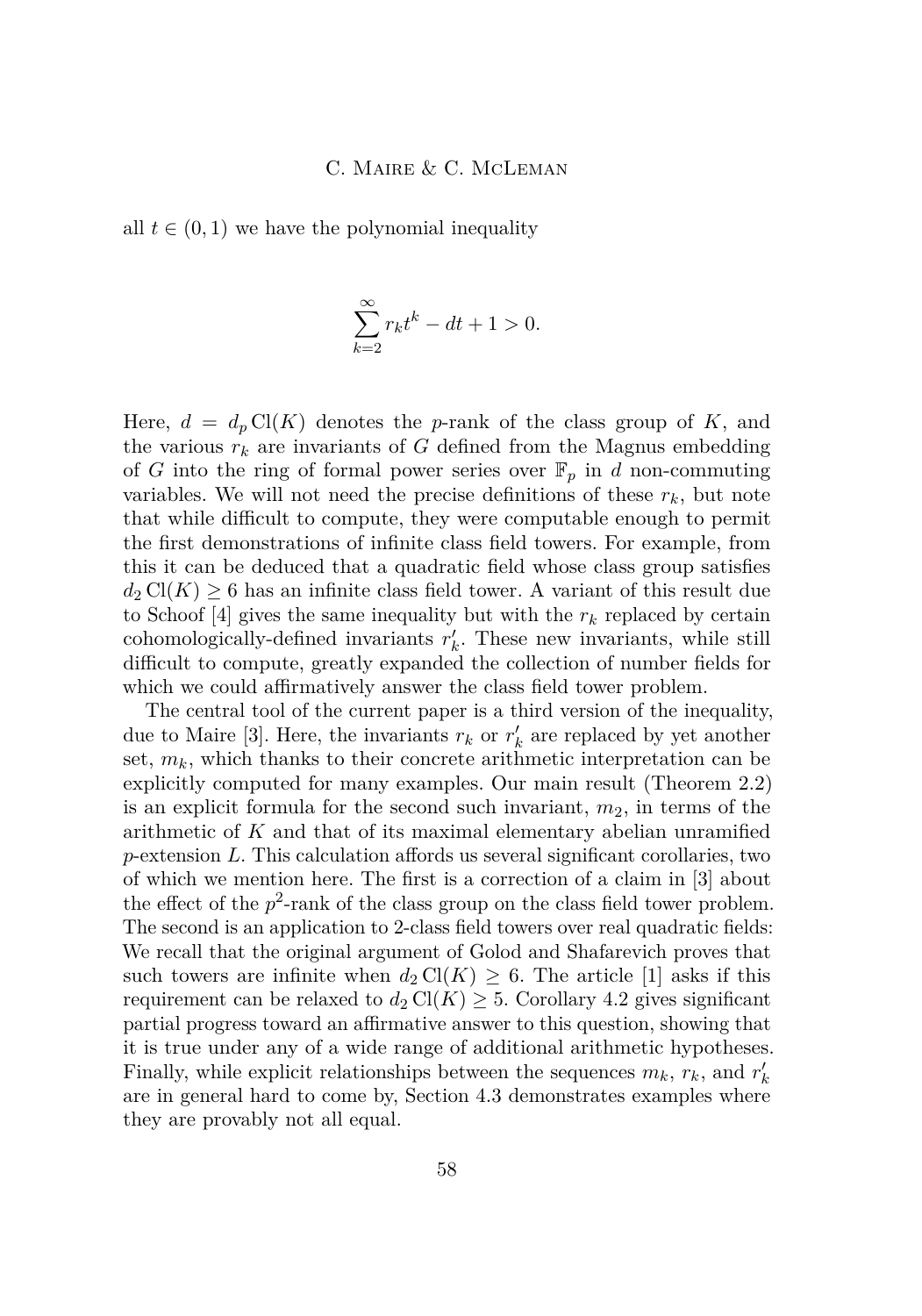#### **Notation and Setup**

For a group *A*, we denote its *p*-rank by

$$
d_p A = \dim_{\mathbb{F}_p} A/A^p[A, A] = \dim_{\mathbb{F}_p} H_1(A, \mathbb{F}_p)
$$

and define its  $p^2$ -rank by  $d_{p^2}A = d_p(A^p)$ . Let *K* be a number field and *p* a prime. We denote by  $K^{(1)}$  the Hilbert *p*-class field of *K*, the maximal unramified abelian *p*-extension of *K*, and define the *p*-class field tower over *K* recursively by  $K^{(n)} = (K^{(n-1)})^{(1)}$  for  $n \geq 2$ . We let  $\tilde{K}$  denote the top of the tower:  $\tilde{K} = \cup K^{(n)}$ . It is easily verified that  $\tilde{K}/K$  is Galois, and we put  $G = \text{Gal}(\tilde{K}/K)$  for the remainder of the paper. Let  $L_i = \tilde{K}^{G_i}$  denote the fixed field of  $\tilde{K}$  corresponding to the *i*-th lower central subgroup  $G_i$  of  $G$ , defined recursively by  $G_1 = G$  and  $G_i = G_i^p$  $_{i-1}^p[G_{i-1}, G]$ . Let *L* = *L*<sub>2</sub>, the maximal unramified *p*-extension of *K* whose Galois group is elementary abelian. Let  $E_K$  and  $A_K = Cl_p(K)$  respectively denote the unit group and *p*-class group of *K*, and we define the generator and relation rank of *G* respectively by

$$
d = d_p(G) = d_p A_K = d_p H_1(G, \mathbb{F}_p) \quad \text{and} \quad r = d_p H_2(G, \mathbb{F}_p).
$$

#### 2. **Statement of the Main Theorem**

We now turn to the construction of the invariants  $m_i$ , which form the foundation for the third variant of the Golod-Shafarevich inequality mentioned in the introduction. For each  $i \geq 1$ , define

$$
\Lambda_i = \{ x \in L_i^{\times} \mid (x) = \mathfrak{Q}^p \text{ for some ideal } \mathfrak{Q} \text{ of } L \}.
$$

Then when *G* is finite, i.e., *K* has a finite *p*-class field tower, there is an isomorphism ([\[3\]](#page-12-0), Proposition 4.2)

$$
\Delta_i := \frac{\Lambda_i}{L_i^{\times p} N_{\tilde{K}/L_i}(E_{\tilde{K}})} \approx H_2(G_i, \mathbb{F}_p),
$$

giving a concrete arithmetic interpretation to the relation rank. We then filter  $\Delta_1$  by the images of the higher  $\Delta_i$ , setting:

$$
M_i = \frac{\operatorname{Im}(\Delta_{i-1} \to \Delta_1)}{\operatorname{Im}(\Delta_i \to \Delta_1)}
$$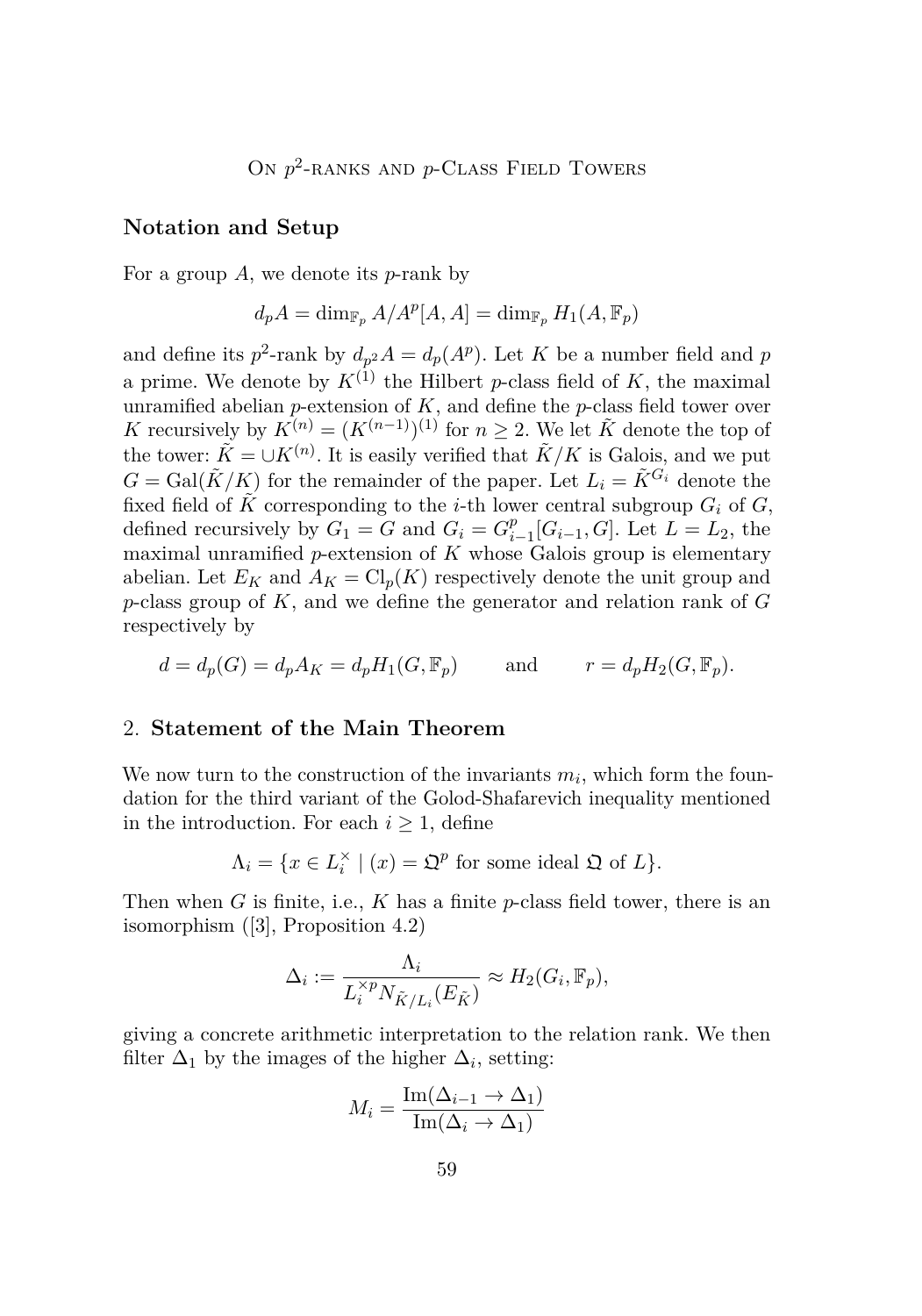<span id="page-4-0"></span>for  $i \geq 2$ , where the arrows are the obvious norm maps. Finally, we define the invariants  $m_i$  by  $m_i = \dim_{\mathbb{F}_p} M_i$  and note that by the filtration,  $\sum_{i\geq 2} m_i = r.$ 

We can now state the main result of [\[3\]](#page-12-0):

**Theorem 2.1.** *If G is finite, then for all*  $t \in (0,1)$  *we have* 

$$
\sum_{i\geq 2}m_it^i - dt + 1 > 0.
$$

Theorem 2.1 can be used to prove class field towers infinite using the same type of argument as used in the original Golod-Shafarevich examples: For example, we can re-derive the famous inequality  $r > \frac{d^2}{4}$  $\frac{d^2}{4}$  for finite towers from the standard argument that the inequality

$$
0 < \sum_{i \ge 2} m_i t^i - dt + 1 \le \left( \sum_{i \ge 2} m_i \right) t^2 - dt + 1 = rt^2 - dt + 1 \tag{2.1}
$$

is violated at  $t = \frac{d}{2i}$  $\frac{d}{2r}$  if  $r \leq \frac{d^2}{4}$  $rac{t^2}{4}$ .

The goal of the current article is to use the invariants  $m<sub>i</sub>$  to prove certain class field towers infinite, analogously to how refinements of the Golod-Shafarevich theorem (e.g., the refinements of Koch-Venkov [\[6\]](#page-12-0) and Schoof [\[4\]](#page-12-0)) provided new examples of infinite class field towers. In particular, whereas Koch-Venkov and Schoof used symmetry arguments to prove that the even invariants vanish  $(r_{2k} = r'_{2k} = 0$  for  $k \ge 1$ , we will compute the early *m*-invariants (in this article, specifically  $m_2$ ) in terms of the arithmetic of *K* and *L*.

The algebra behind the subsequent numerical results is then rather straight-forward, as in (2.1): Since  $t^k \leq t^2$  for all  $k \geq 2$  and all  $t \in (0,1)$ , stronger results come from Theorem 2.1 if we can bound  $m_2$  from above. The article's main result follows this path, culminating in an explicit computation of  $m_2$  in terms of the arithmetic of  $K$  and  $L$ .

**Theorem 2.2.** *With L/K as above, we have*

$$
m_2 = d + d_p \frac{E_K}{E_K^p(E_L \cap N(\Lambda_L))} - d_p N(A_L[p]).
$$

Here and elsewhere, we abuse notation in using the symbol  $N = N_{L/K}$ for all of the obvious norm maps from *L* to *K* (e.g., norms of units, ideals, ideal classes,...). This calculation corrects an earlier attempt to bound  $m_2$ from above, namely, the claim given in [\[3\]](#page-12-0) that we have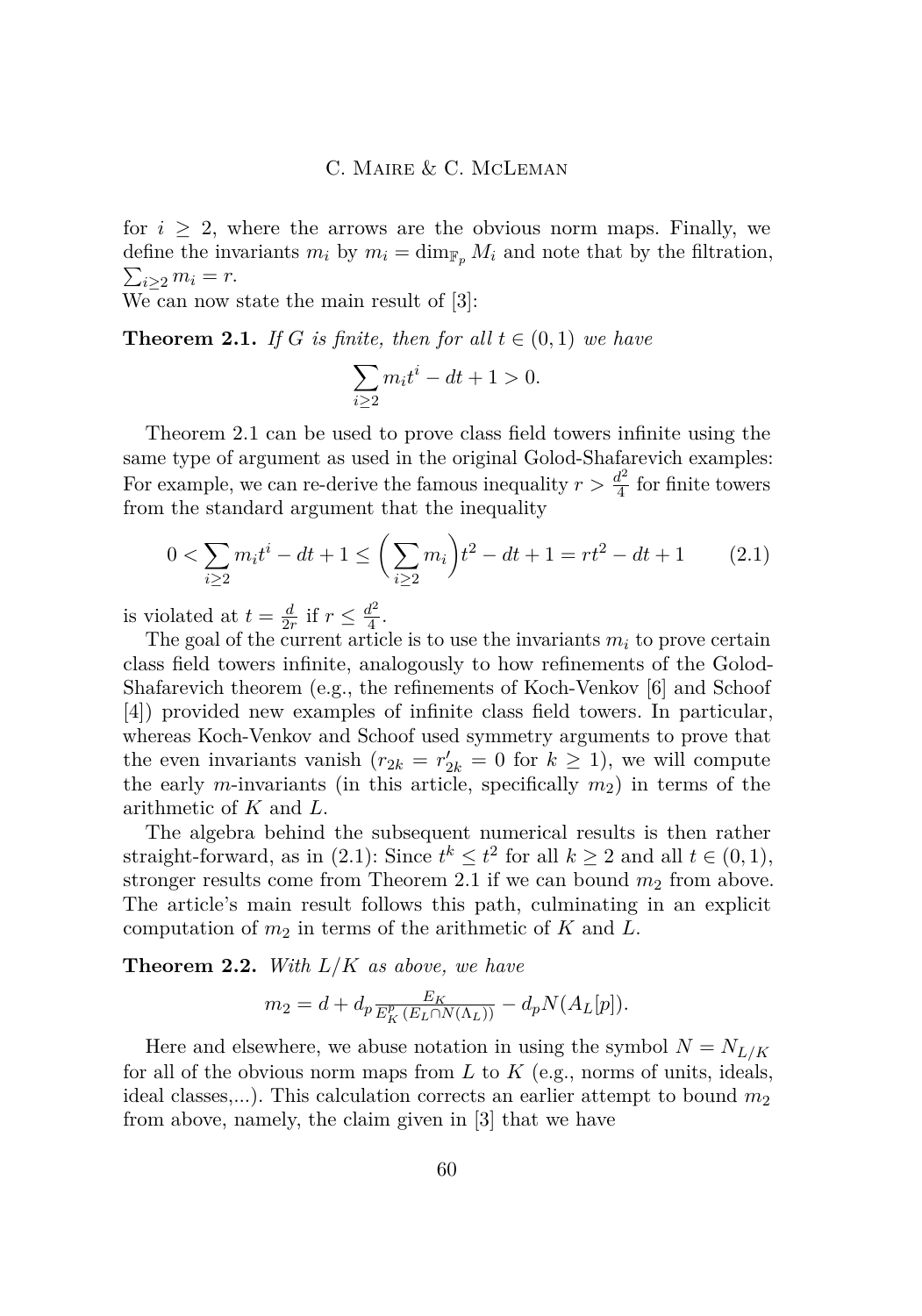# <span id="page-5-0"></span>ON  $p^2$ -RANKS AND  $p$ -CLASS FIELD TOWERS

$$
m_2 \le d + d_p E_k - d_{p^2} A_K. \tag{2.2}
$$

As a consequence of the theorem, we can see that this inequality does not in general hold without further assumptions, and demonstrate other bounds to replace it. For example, we can deduce the following:

**Corollary 2.3.** *We have*

$$
m_2 \le d + d_p E_K - d_p N(A_L[p]).
$$

*If*  $N: A_L[p] \to A_K^p[p]$  *is surjective, then inequality* (2.2) *holds, i.e.,* 

 $m_2 \leq d + d_p E_K - d_{p^2} A_K$ .

We will give the explicit counter-example of  $K = \mathbb{Q}(\sqrt{2})$ −3 · 13 · 61) to inequality (2.2) in the case that this restricted norm map is not surjective in Example [4.1.](#page-9-0)

#### 3. **Proof of the main theorem**

We begin with the following easily-verified diagram of fields and their Galois groups. In particular, we note that since  $L/K$  is the maximal elementary abelian sub-extension of  $K^{(1)}/K$ , the Galois group Gal $(L/K)$ is the maximal elementary abelian quotient of  $A_K$ , isomorphic to  $(\mathbb{Z}/p\mathbb{Z})^d$ .



We begin by identifying the kernel and image of the norm map on ideal classes.

**Lemma 3.1.** *For*  $N: A_L \to A_K$ *, we have* 

$$
\ker(N) \approx \operatorname{Gal}(L^{(1)}/K^{(1)}) \qquad \text{and} \qquad \operatorname{im}(N) = A_K^p.
$$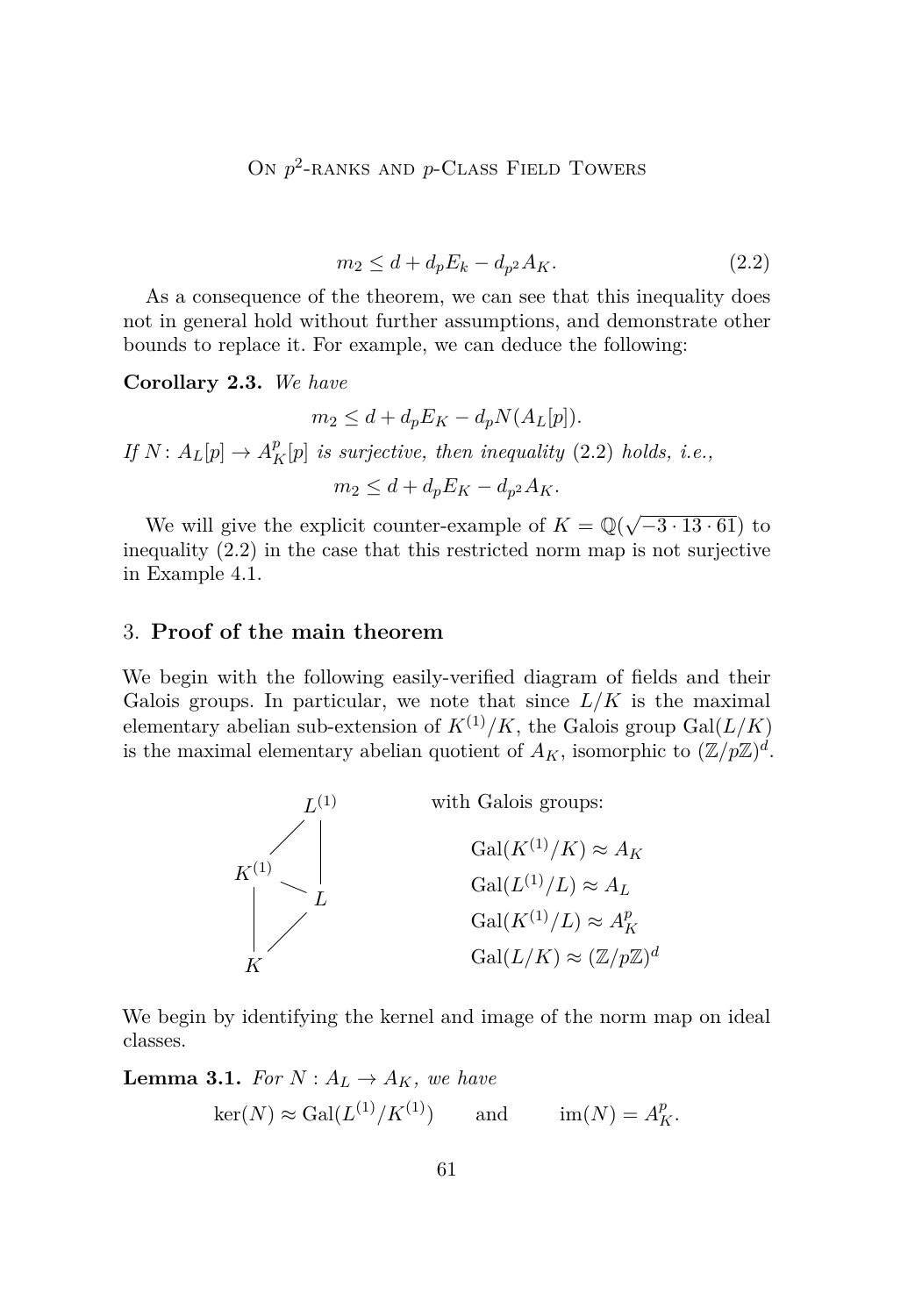<span id="page-6-0"></span>*Proof.* This follows from the fact that under Artin reciprocity, the norm map on ideal class groups corresponds to the restriction map on Galois groups. That is, we have the following commutative diagram:



Now, via the Artin map, we have

$$
\ker(N) \cong \ker(\text{res}) \cong \text{Gal}(L^{(1)}/K^{(1)})
$$

and

$$
\operatorname{im}(N) \cong \operatorname{im}(\operatorname{res}) \cong \operatorname{Gal}(K^{(1)}/K^{(1)} \cap L) = \operatorname{Gal}(K^{(1)}/L) \cong A_K^p.
$$

**Lemma 3.2.** *Given a commutative diagram of vectors spaces with exact rows as below,*



*we have*

 $\dim \text{im}(f_2) = \dim \text{im}(f_1) + \dim \text{im}(f_3) + \dim(\partial(\ker(f_3))),$ 

*where*  $\partial$ : ker( $f_3$ )  $\rightarrow$  cok( $f_1$ ) *denotes the connecting homomorphism from the snake lemma.*

*Proof.* From the snake lemma we have an exact sequence

$$
1 \longrightarrow \ker(f_1) \longrightarrow \ker(f_2) \longrightarrow \ker(f_3) \longrightarrow
$$
  

$$
\downarrow \phi
$$
  

$$
\downarrow \text{cok}(f_1) \longrightarrow \text{cok}(f_2) \longrightarrow \text{cok}(f_3) \longrightarrow 1
$$

where *∂* is the standard connecting homomorphism. From this we obtain the following short exact sequence: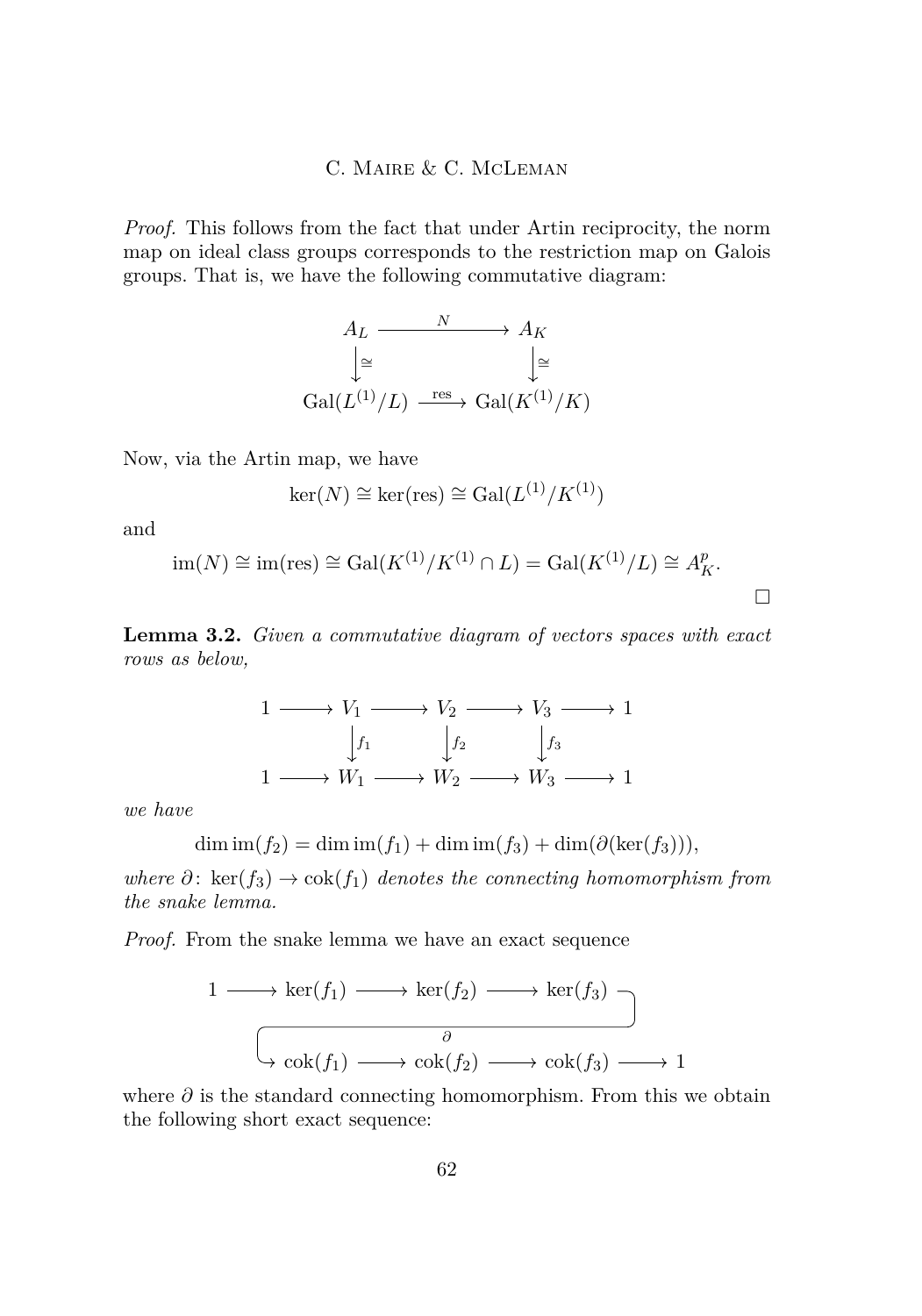# ON  $p^2$ -RANKS AND  $p$ -CLASS FIELD TOWERS

$$
1 \longrightarrow \frac{\cosh(f_1)}{\partial(\ker(f_3))} \longrightarrow \cosh(f_2) \longrightarrow \cosh(f_3) \longrightarrow 1
$$

Taking an alternating sum of dimensions of this sequence gives the result. П

Next, for any subfield  $F \subset \tilde{K}$ , recall/define

$$
\Delta_F = \frac{\Lambda_F}{F^{\times p} N_{\tilde{K}/F}(E_{\tilde{K}})} \quad \text{and} \quad E'_F = \frac{E_F}{E_F^p N_{\tilde{K}/F}(E_{\tilde{K}})}
$$

and consider the following commutative diagram:

$$
\begin{array}{ccc}\n1 & \longrightarrow & E'_L \longrightarrow \Delta_L \xrightarrow{\phi_L} A_L[p] \longrightarrow 1 \\
\downarrow_N & \downarrow_N & \downarrow_N \\
1 & \longrightarrow & E'_K \longrightarrow \Delta_K \xrightarrow{\phi_K} A_K[p] \longrightarrow 1\n\end{array}
$$

Here the two rows are the well-known exact sequences stemming from the morphism  $\phi_L$  defined by  $\phi_L([x]) = [\mathfrak{Q}]$ , where  $\mathfrak{Q}$  is an ideal of L chosen so that  $\mathfrak{Q}^p = (x)$ , and the two rows are connected by the appropriate norm maps  $N = N_{L/K}$ . In anticipation of applying Lemma [3.2,](#page-6-0) we note that the connecting map *∂* can be made explicit in our context as follows: For  $\mathfrak{c} \in \text{ker}(N) \subset A_L[p]$ , choose  $[x] \in \Delta_L$  such that  $(x) = \mathfrak{Q}^p$  for some  $\mathfrak{Q} \in \mathfrak{c}$ . Then by commutativity of the rightmost square,  $N([x]) = [N(x)] \in \Delta_K$  is in the kernel of  $\phi_K$ , so by exactness  $\partial(\mathfrak{c}) := [N(x)] \in E_K'$ . It is now easy to characterize the subgroup of elements of

$$
\operatorname{cok}(N: E'_L \to E'_K) \cong \frac{E_K}{E_K^p N(E_L)}
$$

which are in the image of  $\partial$ . Namely,  $[u] \in E_K'$  is in the image of  $\partial$  if and only if there exists  $x \in \Lambda_L$  whose class  $[x] \in \Delta_L$  satisfies  $N([x]) = [u]$ . That is,

$$
\partial (\ker(N: A_L[p] \to A_K[p])) \cong \frac{E_K \cap N(\Lambda_L)}{E_K^p N(E_L)}.
$$

This is the last ingredient needed to apply Lemma [3.2](#page-6-0) to the commutative diagram above, which yields the following formula for the key dimension of interest:

$$
d_p(\text{Im}(\Delta_L \to \Delta_K)) = d_p N(E'_L) + d_p N(A_L[p]) + d_p \frac{E_K \cap N(\Lambda_L)}{E_K^p N(E_L)}.
$$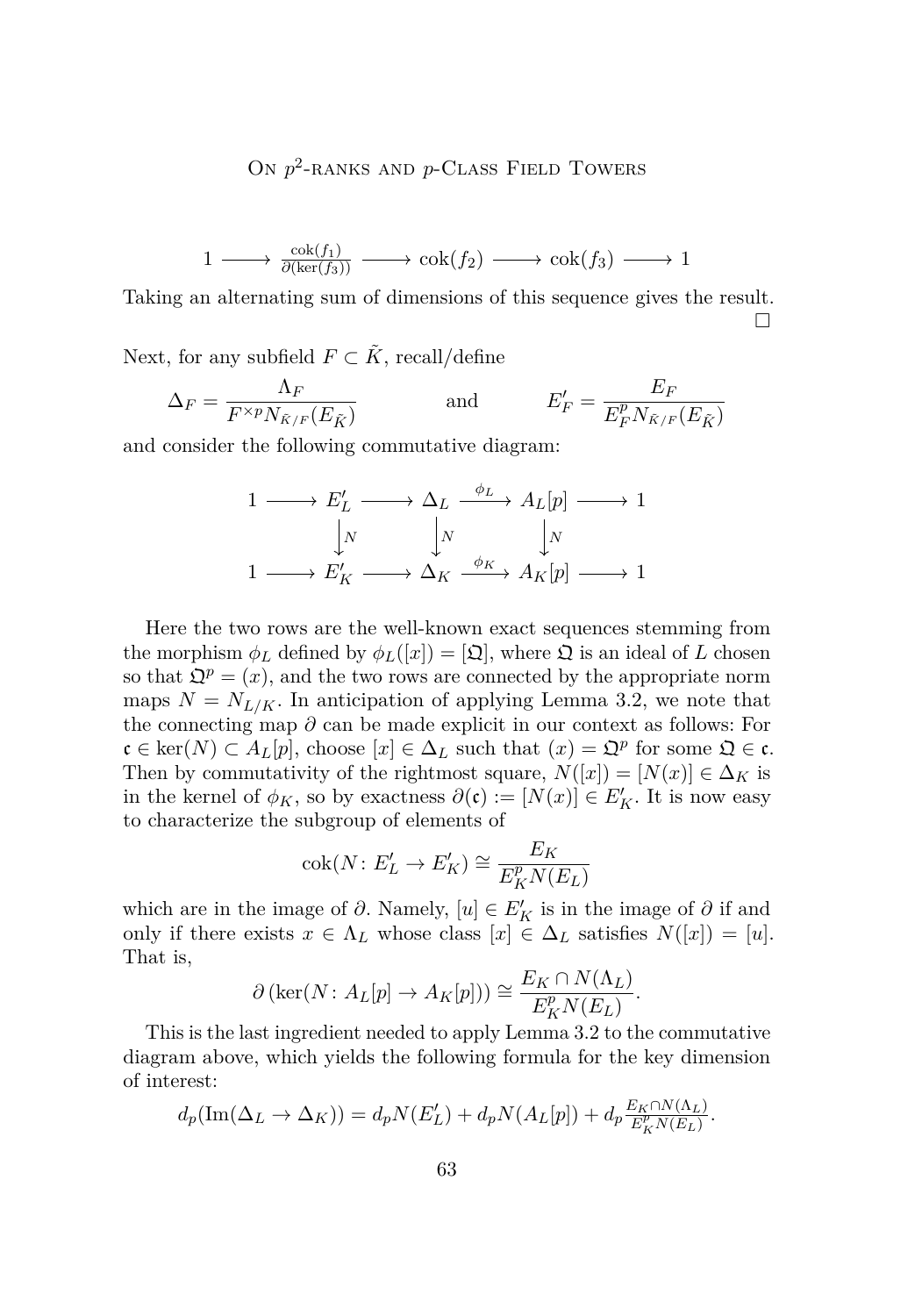This calculation reduces the proof of the main theorem to combining a collection of established identities:

*Proof of Theorem [2.2.](#page-4-0)* The isomorphism  $\Delta_K \approx H_2(G, \mathbb{F}_p)$  provides via the bottom row of the diagram above that  $r - d = d_p E_K'$ . By definition of  $m_2$ we have  $m_2 = r - \dim(\text{Im}(\Delta_L \to \Delta_K))$ . Finally, we note that we have  $d_p E'_K - d_p N(E'_L) = d_p \frac{E_K}{E_K^p N(L)}$  $\frac{E_K}{E_K^p N(E_L)}$ . Combining these gives

$$
m_2 = r - \dim(\text{Im}(\Delta_L \to \Delta_K))
$$
  
= d + d\_p E'\_K - (d\_p N(E'\_L) + d\_p N(A\_L[p]) + d\_p \frac{E\_L \cap N(\Lambda\_L)}{E\_K^p N(E\_L)})  
= d + d\_p \frac{E\_K}{E\_K^p N(E\_L)} - d\_p N(A\_L[p]) - d\_p \frac{E\_L \cap N(\Lambda\_L)}{E\_K^p N(E\_L)}  
= d + d\_p \frac{E\_K}{E\_K^p N(E\_L)(E\_K \cap N(\Lambda\_L))} - d\_p N(A\_L[p])  
= d + d\_p \frac{E\_K}{E\_K^p (E\_K \cap N(\Lambda\_L))} - d\_p N(A\_L[p]),

completing the argument.

The theorem and Lemma [3.1](#page-5-0) combine to explain the appearance of the  $p^2$ -rank in the *p*-class field tower problem. Namely, since  $N(A_L) = A_K^p$ , we have  $N(A_L[p]) \subset A_K^p[p]$ , and so the dimension of this norm group is bounded above by the  $p^2$ -rank of  $A_K$ . In cases where this norm map on the *p*-torsion ideal classes is surjective, we can thus get a lot of mileage from Golod-Shafarevich type arguments by using a large  $p^2$ -rank to demonstrate a small value of  $m_2$ . Unfortunately, this norm map is not always surjective, as we shall see in the next section.

#### 4. **Consequences**

Before turning to explicit corollaries of the main theorem, we pause for the brief general remark that the theorem implies that the ultimate goal of bounding *m*<sup>2</sup> from above can be achieved via two principal routes:

- Finding elements of  $A_K[p]$  which are norms from  $A_L[p]$ ; and
- Finding elements of *E<sup>K</sup>* which are norms from Λ*<sup>L</sup>* (including, in particular, norms from *EL*).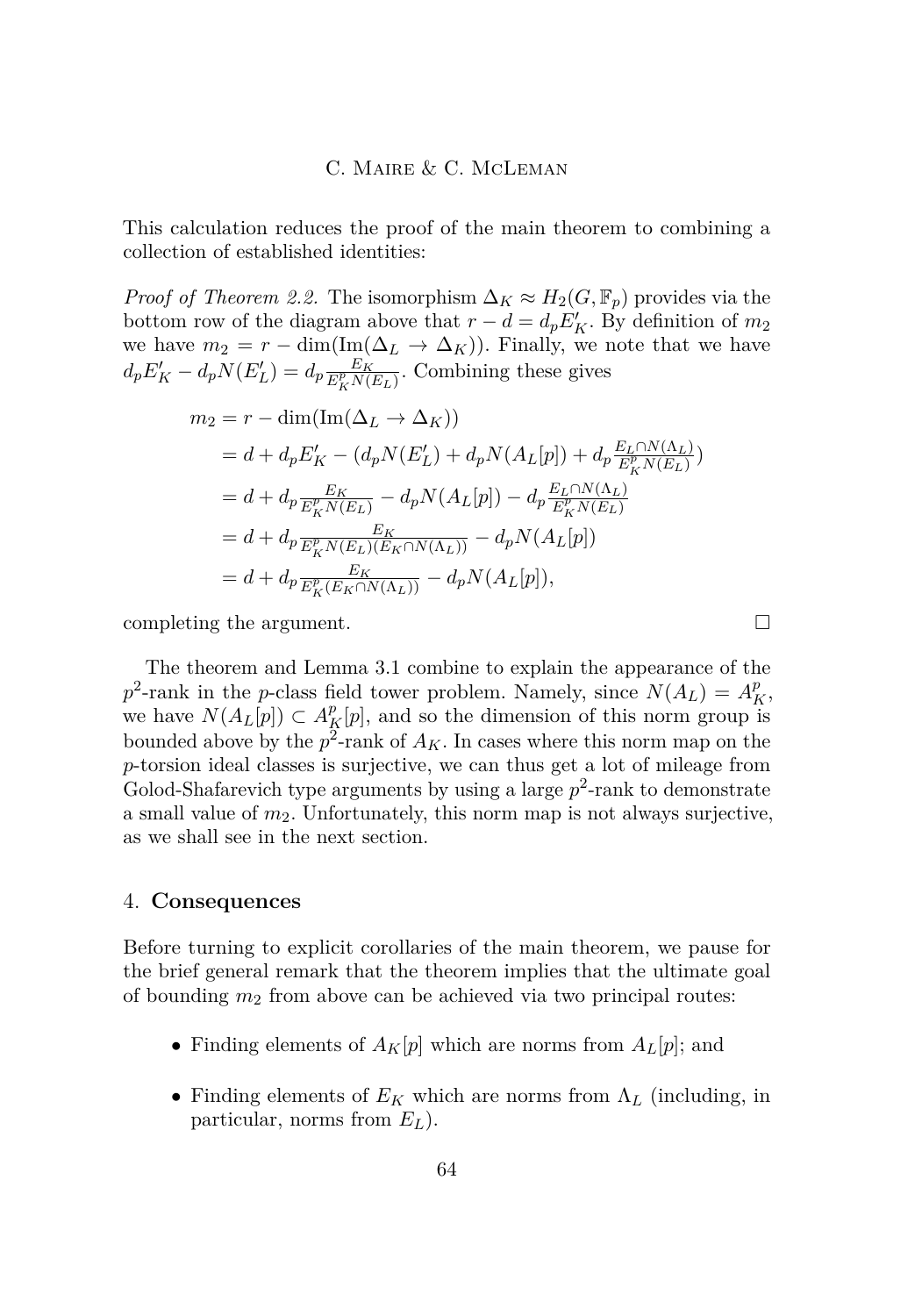<span id="page-9-0"></span>This illuminates the perspective that the likelihood of a number field *K* having an infinite *p*-class field tower increases directly with the non-triviality of the norm maps on ideal classes and units from *L*.

#### 4.1. **A Counter-Example to Inequality (2.2)**

All computations were done in SAGE [\[5\]](#page-12-0).

*Example 4.1.* Consider the number field  $K = \mathbb{Q}(\sqrt{2\pi})$  $\left(-3.13\cdot 61\right)$  and let *p* = 2. We have  $A_K \cong (4, 4)$ , so  $d = d_2 A_K = d_4 A_K = 2$ , and  $d_2 E_K = 1$ . Then the claim of inequality [\(2.2\)](#page-5-0) predicts that

$$
m_2 \le d + d_p E_K - d_{p^2} A_K = 2 + 1 - 2 = 1.
$$

We will show that, to the contrary,  $m_2 = 2$ , but first note that verifying that  $m_2 \geq 2$  is easier. We simply compute in SAGE that both norm maps  $N: E_L \to E_K$  and  $N: A_L[2] \to A_K[2]$  are the trivial map. Then the Main Theorem gives

$$
m_2 = d + d_2 \frac{E_K}{E_K^2(E_K \cap N(\Delta_L))} - d_2 N(A_L[p]) = 2 + d_2 \frac{E_K}{E_K \cap N(\Delta_L)} - 0 \ge 2.
$$

We include some auxiliary calculations to show that in fact  $m_2 = 2$ by showing that  $-1 \in N(\Delta_L)$ . The genus field *L* of *K* is given by  $L =$  $K(\sqrt{13}, \sqrt{-3})$ , and  $A_L \cong (8, 8, 4)$ . We have SAGE choose a basis  $\{\mathfrak{c}_i\}_{i=1}^3$ of  $A_L[2]$ , choose representative ideals  $I_i \in \mathfrak{c}_i$ , and let  $x_i$  be a generator for  $I_i^2$ . We check that for SAGE's particular choice of  $x_1, x_2$ , and  $x_3$ , we have

$$
N_{L/K}(x_1) = 729 = 3^6
$$
  
\n
$$
N_{L/K}(x_2) = -729 = -3^6
$$
  
\n
$$
N_{L/K}(x_3) = -764411904 = -2^{20} \cdot 3^6
$$

From this we see that the image of  $N_{L/K}\Lambda_L$  mod squares is  $\{\pm 1\} = E_K$ , so  $-1 \in N(\Lambda_L)$  and  $m_2 = 2$ .

*.*

Incidentally, this computation makes clear the oversight which led to the inequality. The claim in the proof of [\[3,](#page-12-0) Corollary 3.2] that we can find the described elements  $\sigma_1, \ldots, \sigma_4$  is tantamount to the claim that the surjection  $A_L \to A_K^2$  necessarily restricts to a surjection  $A_L[2] \to A_K^2[2]$ on 2-torsion. The example above shows how this can be false from a purely group-theoretic perspective: Taking abstract groups  $G = (8, 8, 4)$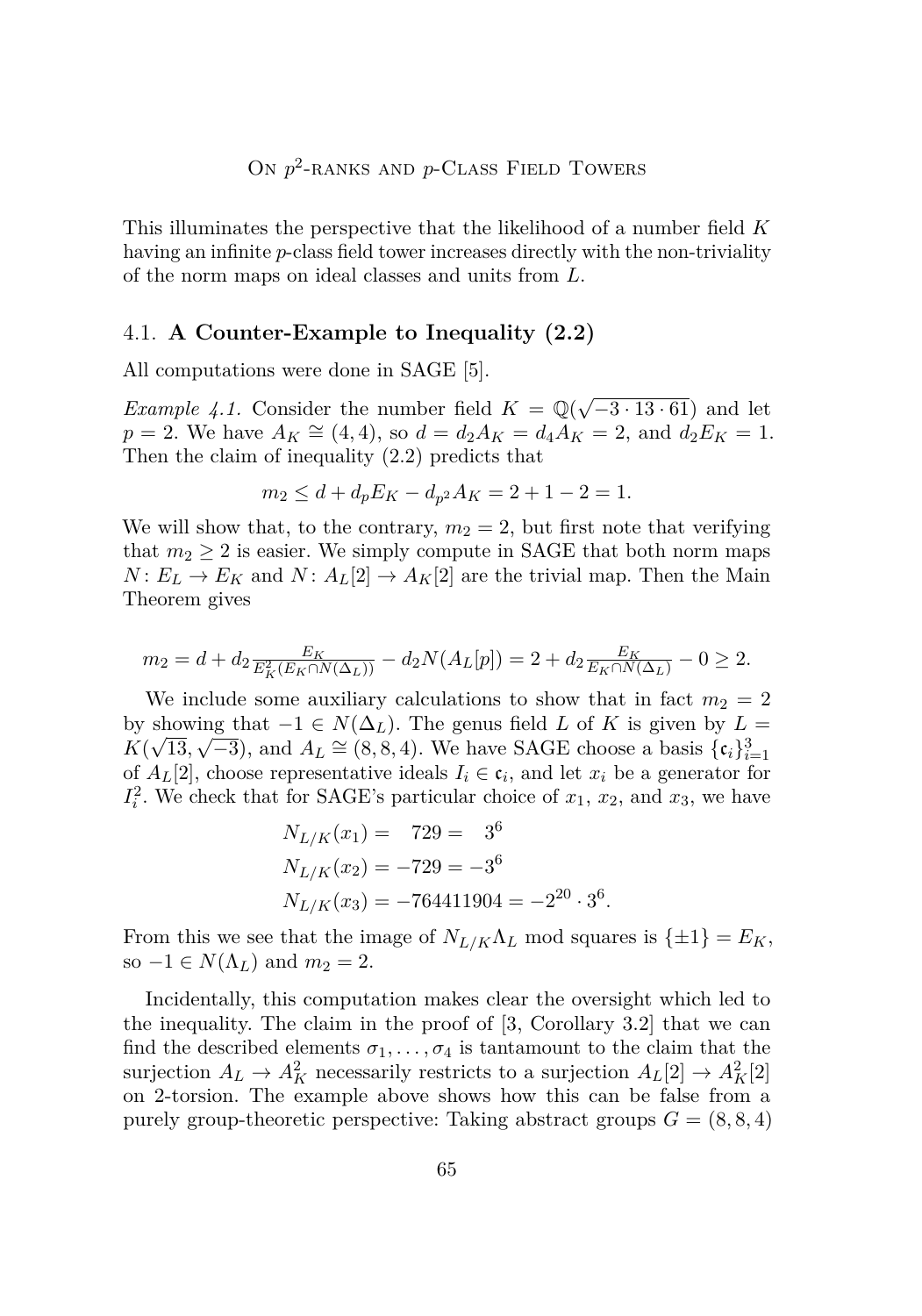and  $H = (4, 4)$  as in the class groups of the example above, there is no surjection from *G* to  $H^2$  which restricts to a surjection  $G[2] \rightarrow H^2[2]$ .

#### 4.2. **Real Quadratic Fields with**  $d = 5$ .

Next, we return to the application from the introduction concerning real quadratic fields. Suppose *K* is real quadratic with fundamental unit  $\varepsilon$ , and  $d = d_2 A_K = 5$ . Then as in the first sentence of the proof of the main theorem, we have

$$
r-5\leq d_2\tfrac{E_K}{E_K^2N(E_{\tilde K})}=:e
$$

and so  $r \leq 5 + e$ . Now by Theorem [2.1,](#page-4-0) if *K* has a finite 2-class field tower, then for all  $t \in (0,1)$ , we have

$$
0 < \sum_{i \ge 2} m_i t^i - 5t + 1
$$
  
\n
$$
\le (r - m_2)t^3 + m_2t^2 - 5t + 1
$$
  
\n
$$
\le (5 + e - m_2)t^3 + m_2t^2 - 5t + 1.
$$

It is trivial to verify that for each possible value of *e* (note *e* ≤ 2 for real quadratic fields), this inequality is violated for some  $t \in (0,1)$  if  $m_2 \leq 7 - e$ . Using Theorem [2.2](#page-4-0) to compute *m*2, this is equivalent to

$$
5 + d_2 \frac{E_K}{E_K^2 N(E_L)} - d_2 N(A_L[2]) \le 7 - e,
$$
  

$$
d_2 \frac{E_K}{E_K^2 (E_K \cap N(\Lambda_L))} + d_2 \frac{E_K}{E_K^2 N(E_{\tilde{K}})} \le 2 + d_2 N(A_L[2]).
$$
 (\*)

This inequality thus provides a sufficient condition for *K* to have an infinite 2-class field tower. We continue to develop this expression. In particular, note that since  $E_L \subset \Lambda_L$ , we have

$$
N_{\tilde{K}/K}(E_{\tilde{K}}) \subset N_{L/K}(E_L) \subset E_K \cap N_{L/K}(\Lambda_L),
$$

and so

or

$$
0 \le d_2 \frac{E_K}{E_K^2(E_K \cap N(\Lambda_L))} \le d_2 \frac{E_K}{E_K^2 N_{\tilde{K}/K}(E_{\tilde{K}})} \le 2.
$$
 (\*\*)

It is easy to enumerate the list of possible dimensions of the three  $\mathbb{F}_2$ vector spaces appearing in  $(*)$  for which the inequalities in  $(*)$  and  $(**)$ are all satisfied, providing the next corollary.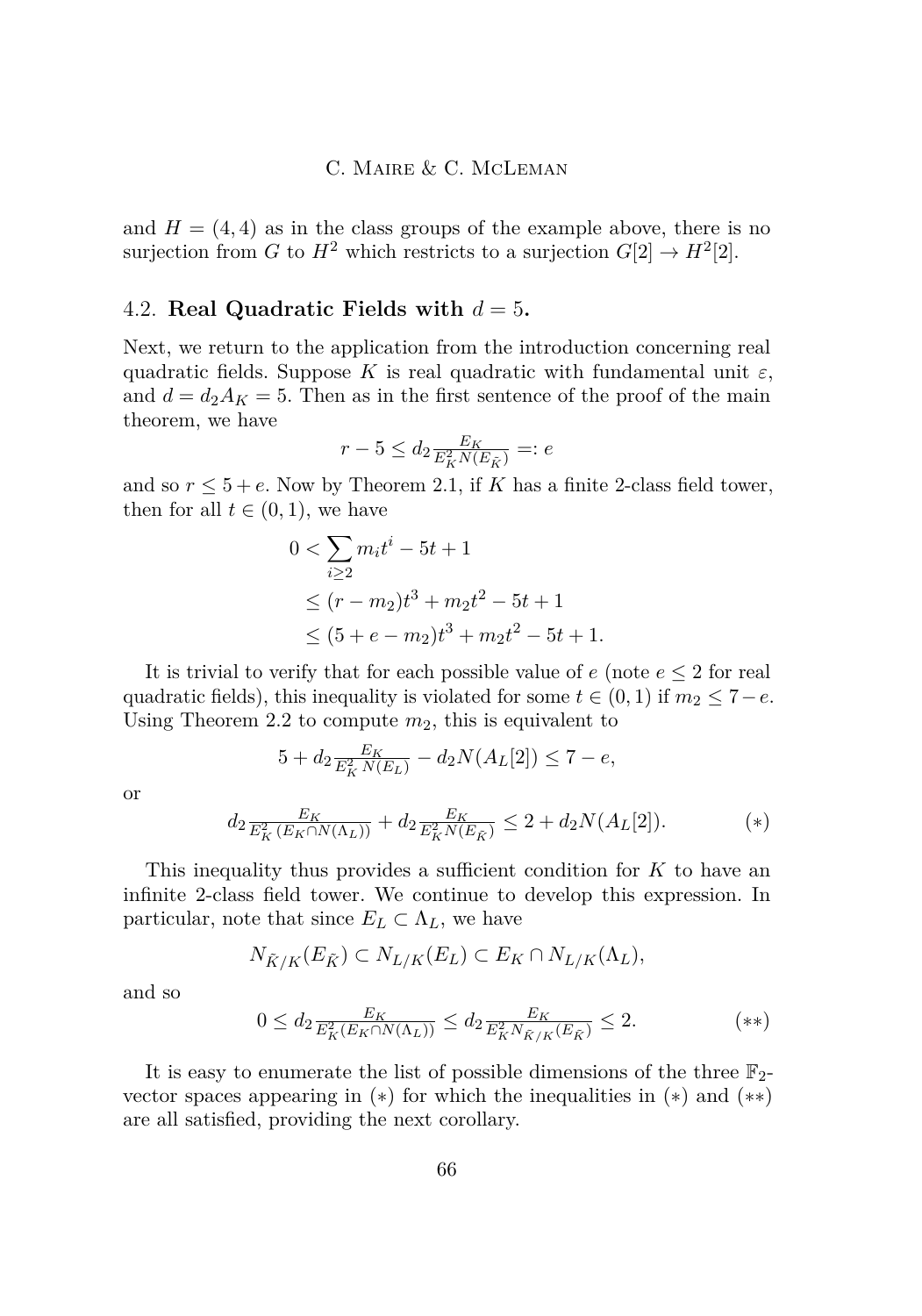# ON  $p^2$ -RANKS AND  $p$ -CLASS FIELD TOWERS

<span id="page-11-0"></span>**Corollary 4.2.** *Suppose K is a real quadratic field with*  $d_2A_K = 5$ *. Then K has an infinite 2-class field tower if either*

$$
d_2 \tfrac{E_K}{E_K^2 N_{\tilde K/K}(E_{\tilde K})} < 2
$$

*or*

$$
d_2 \frac{E_K}{E_K^2 N_{\tilde{K}/K}(E_{\tilde{K}})} = 2 \quad and \quad d_2 \frac{E_K}{E_K^2 (E_K \cap N(\Lambda_L))} \le d_2 N(A_L[2]).
$$

It is desirable to have a version of this result which does not depend on knowing anything about  $N_{\tilde{K}/K}(E_{\tilde{K}})$ . To that end, we extract from the previous corollary a slightly weaker sufficient condition that is in practice vastly simpler to evaluate.

**Corollary 4.3.** *Suppose K is a real quadratic field with*  $d_2A_K = 5$ *. Then K has an infinite 2-class field tower if*

$$
d_2 \frac{E_K}{E_K^2(E_K \cap N(\Lambda_L))} \le d_2 N(A_L[2]).
$$

Even more directly, we note that this condition is satisfied, and hence *K* has an infinite 2-class field tower, if any of the following hold:

- $d_2(N(A_L[2])) > 2;$
- $d_2(N(A_L[2])) = 1$  and at least one of  $-1$  or  $\varepsilon$  are norms from  $\Lambda_L$ .
- Both  $-1$  and  $\varepsilon$  are norms from  $\Lambda_L$ .

Finally, to return to the topic of  $p^2$ -ranks, recall that  $d_2N(A_L[2])$  is bounded above by the 4-rank of  $A_K$ . This tells us, for example, that if  $d_4A_K = 0$ , only the third of the three conditions in the above list will be viable as an argument to show that *K* has an infinite 2-class field tower via this method.

#### 4.3. **A Comparison of Invariants**

While the computation of  $m_2$  does not improve upon the result of Koch-Venkov for quadratic imaginary number fields and *p* odd, the simplicity of Theorem [2.2](#page-4-0) in this case permits us to demonstrate a distinction between the *m*-invariants and the two types of *r*-invariants in this case. Namely, by Koch-Venkov [\[6\]](#page-12-0) and Schoof [\[4\]](#page-12-0) respectively, we have  $r_2 = 0$  and  $r'_2 = 0$ . Applying Theorem 3, since  $E_K = E_K^p = {\pm 1}$ , we conclude simply that  $m_2 = d - d_p N(A_L[p])$ . But since  $N(A_L[p]) \subset A_K^p[p]$ , we conclude  $m_2 = d$ if, for example, *K* has a cyclic class group.